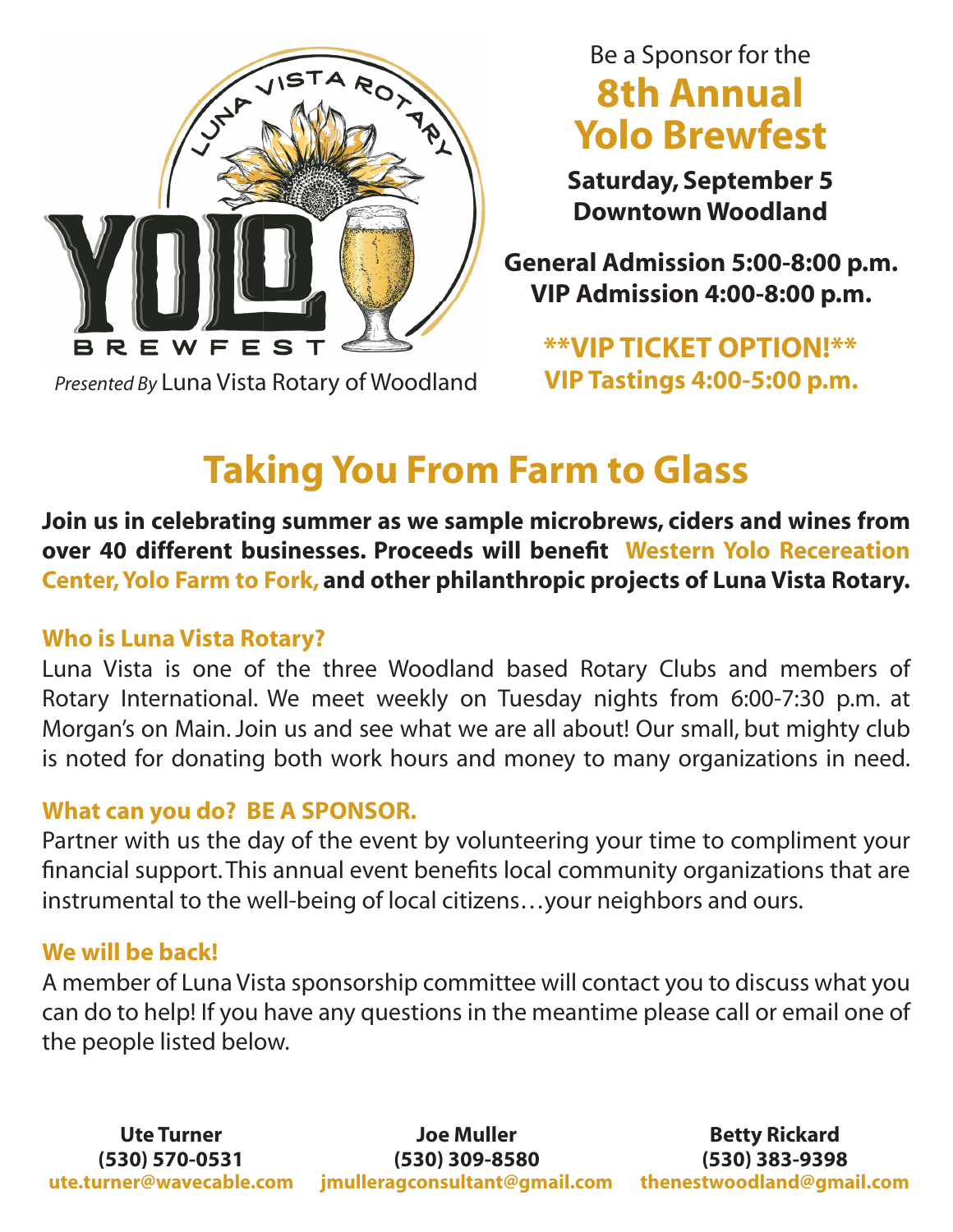

Please indicate the level of sponsorship you have chosen, then complete this form. In order to be included in event advertising & promotional items, please place and pay for your reservation by no later than July 1, 2020.

Please check one:

| <b>Presenting Sponsor - \$5,000</b><br>$\blacksquare$ VIP Sponsor - \$2,500<br>Tasting Glass Sponsor - \$2,000<br>Music Sponsor - \$2,000<br>Tent Sponsor - \$1,200<br>$\Box$ Farm to Glass Sponsor - \$1,200<br>$\blacksquare$ Wristband Sponsor - \$1,000 |                                                                                                          | $\Box$ Table Sponsor - \$1,000<br>Water Sponsor - \$750<br>Coaster Sponsor - \$750<br>$\Box$ Fan Sponsor - \$500<br><b>Keg Sponsor - \$300</b><br>U Vendor Sponsor - \$150<br>Community Sponsor - Donations |
|-------------------------------------------------------------------------------------------------------------------------------------------------------------------------------------------------------------------------------------------------------------|----------------------------------------------------------------------------------------------------------|-------------------------------------------------------------------------------------------------------------------------------------------------------------------------------------------------------------|
|                                                                                                                                                                                                                                                             |                                                                                                          |                                                                                                                                                                                                             |
|                                                                                                                                                                                                                                                             |                                                                                                          |                                                                                                                                                                                                             |
|                                                                                                                                                                                                                                                             |                                                                                                          |                                                                                                                                                                                                             |
|                                                                                                                                                                                                                                                             |                                                                                                          |                                                                                                                                                                                                             |
|                                                                                                                                                                                                                                                             |                                                                                                          |                                                                                                                                                                                                             |
|                                                                                                                                                                                                                                                             |                                                                                                          |                                                                                                                                                                                                             |
|                                                                                                                                                                                                                                                             |                                                                                                          |                                                                                                                                                                                                             |
|                                                                                                                                                                                                                                                             | <b>Luna Vista Rotary Foundation</b><br>Tax I.D. # 47-2585519<br>Mail to P.O. Box 762; Woodland, CA 95776 |                                                                                                                                                                                                             |
|                                                                                                                                                                                                                                                             | For more information or answers to questions contact                                                     |                                                                                                                                                                                                             |
| <b>Ute Turner</b><br>(530) 570-0531                                                                                                                                                                                                                         | <b>Joe Muller</b><br>(530) 309-8580                                                                      | <b>Betty Rickard</b><br>(530) 383-9398<br>ute.turner@wavecable.com jmulleragconsultant@gmail.com thenestwoodland@gmail.com                                                                                  |